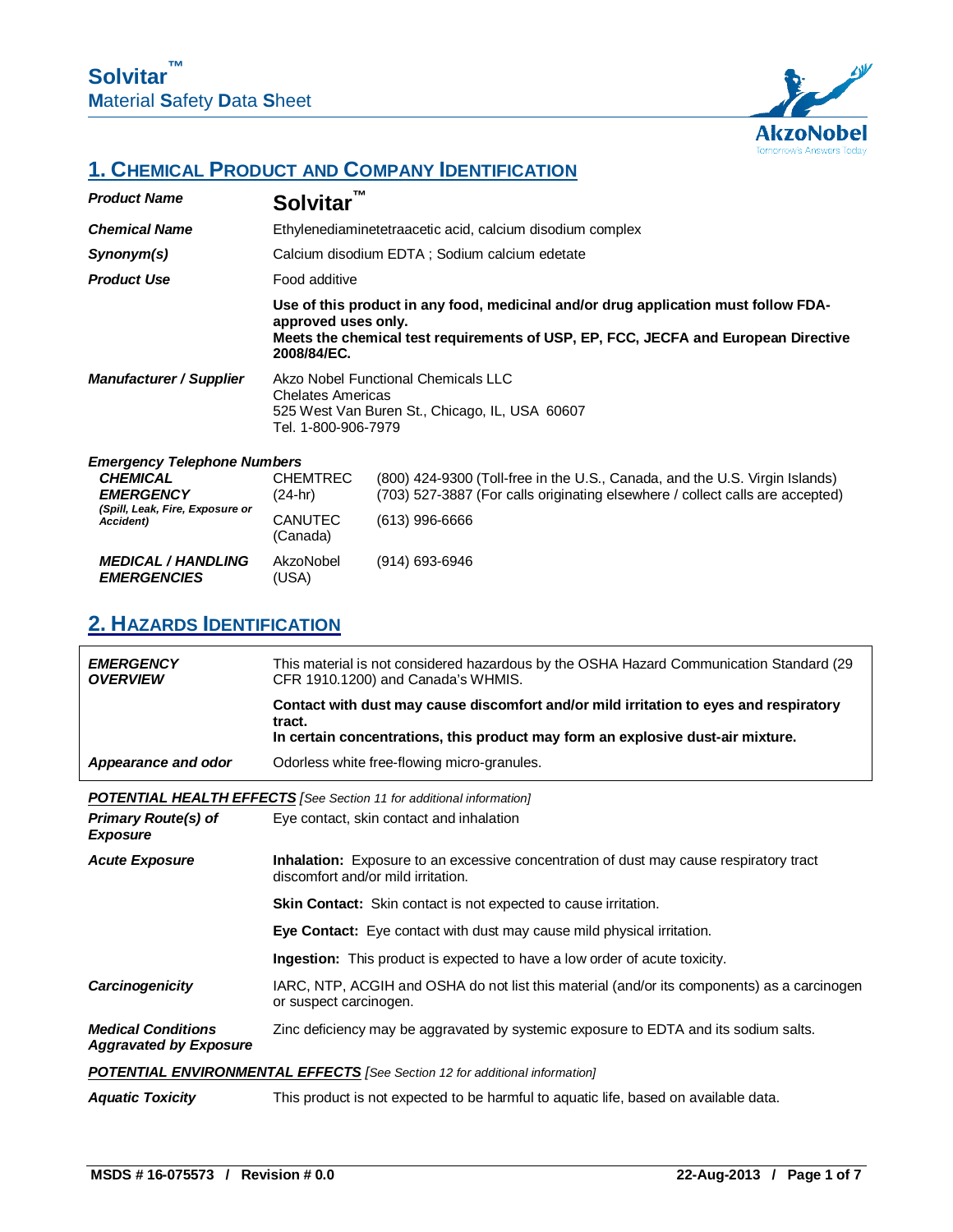

# **3. COMPOSITION / INFORMATION ON INGREDIENTS**

| <b>INGREDIENTS</b>    | <b>CAS Number</b> | % (w/w)   |
|-----------------------|-------------------|-----------|
| Calcium disodium EDTA | 62-33-9           | $88 - 93$ |
| Water                 | 7732-18-5         | balance   |

The anhydrous substance (CAS # 62-33-9) covers all hydrated forms of this product [such as the commercially available dihydrate substance, CAS # 23411-34-9].

## **4. FIRST AID MEASURES**

| <b>General Information</b> | Although this product is not considered a hazardous material, the following measures are<br>generally recommended following human exposure to chemical products.                                                                                                                                                 |
|----------------------------|------------------------------------------------------------------------------------------------------------------------------------------------------------------------------------------------------------------------------------------------------------------------------------------------------------------|
| <b>Inhalation</b>          | Dust may be irritating to the respiratory tract and cause symptoms of bronchitis. Remove victim<br>to fresh air. If irritation occurs or if breathing becomes difficult, get medical attention.                                                                                                                  |
| <b>Skin Contact</b>        | Remove contaminated clothing, shoes and equipment. Wash all affected areas with soap and<br>plenty of water. Wash contaminated clothing and shoes before reuse. Get medical attention if<br>irritation occurs or persists.                                                                                       |
| <b>Eye Contact</b>         | Flush eyes with large quantities of running water for a minimum of 15 minutes. If the victim is<br>wearing contact lenses, remove them. Hold the eyelids apart during the flushing to ensure<br>rinsing of the entire surface of the eye and lids with water. Get medical attention if eye irritation<br>occurs. |
| <b>Ingestion</b>           | ONLY induce vomiting at the instructions of a physician. If victim is conscious, rinse mouth and<br>give water to drink. Never give anything by mouth to an unconscious person. Get medical<br>attention if health effects occur.                                                                                |
| <b>Note to Physician</b>   | Attending physician should treat exposed patients symptomatically.                                                                                                                                                                                                                                               |

## **5. FIRE FIGHTING MEASURES**

| <b>Flammable Properties</b>                    | Not flammable or combustible                                                                                                                                                                                                                                                                                               |
|------------------------------------------------|----------------------------------------------------------------------------------------------------------------------------------------------------------------------------------------------------------------------------------------------------------------------------------------------------------------------------|
| <b>Extinguishing Media</b>                     | Use water fog or spray, dry chemical, foam or carbon dioxide extinguishing agents.                                                                                                                                                                                                                                         |
| <b>Fire Fighting Procedures</b>                | As in any fire, prevent human exposure to fire, smoke, fumes or products of combustion.<br>Evacuate all non-essential personnel from the fire area. Fire fighters should wear full-face,<br>self-contained breathing apparatus and impervious protective clothing.                                                         |
| <b>Fire &amp; Explosion</b><br><b>Hazards</b>  | Although this product is not defined as flammable or combustible, potential for dust explosion<br>may exist. Depending upon conditions, dust may be sensitive to static discharge. Avoid<br>possibility of dry powder and friction causing static electricity in presence of flammable<br>materials (See NFPA-77, Chap.6). |
| <b>Hazardous Combustion</b><br><b>Products</b> | Thermal decomposition products may release toxic and/or hazardous fumes and gases,<br>including nitrogen oxides and carbon oxides.                                                                                                                                                                                         |

# **6. ACCIDENTAL RELEASE MEASURES**

| <b>Personal Precautions</b>                | All personnel involved in spill cleanup should avoid skin and eye contact by wearing<br>appropriate personal protective equipment (See Section 8). |
|--------------------------------------------|----------------------------------------------------------------------------------------------------------------------------------------------------|
| <b>Methods for</b><br><b>Containment</b>   | Safely stop source of spill. Restrict non-essential personnel from area.                                                                           |
| <b>Environmental</b><br><b>Precautions</b> | Collect as much as possible in a clean container for reuse (if not contaminated) or disposal (if<br>contaminated).                                 |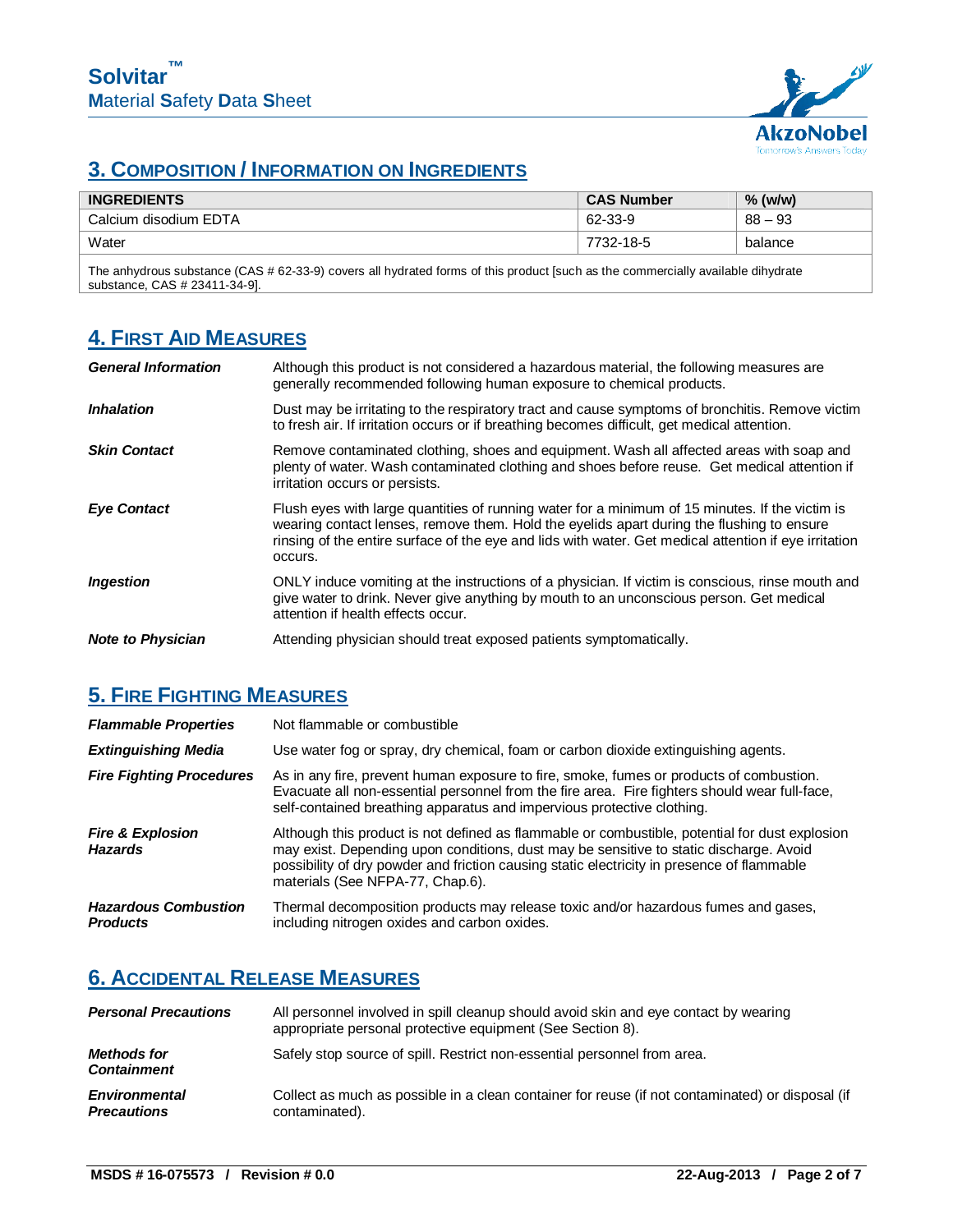

## **6. ACCIDENTAL RELEASE MEASURES (CONTINUED)**

| <b>Methods for Clean-up</b> | Sweep up spilled solid material, being careful not to create dust. Return sweepings to stock or,<br>if contaminated, place into a chemical waste container for disposal according to local, state or<br>federal regulations. Flush remainder with water. |
|-----------------------------|----------------------------------------------------------------------------------------------------------------------------------------------------------------------------------------------------------------------------------------------------------|
| <b>Other Information</b>    | See also Section 13 for disposal information.                                                                                                                                                                                                            |

## **7. HANDLING AND STORAGE**

| <b>Handling</b>                                  | Avoid inhalation as well as prolonged and/or repeated skin and eye contact. Minimize<br>generation of dust.                                                                                                               |
|--------------------------------------------------|---------------------------------------------------------------------------------------------------------------------------------------------------------------------------------------------------------------------------|
| <b>Storage</b>                                   | Store in original packaging in a cool and dry place. Keep containers closed and dry. This<br>material is suitable for any general chemical storage area.                                                                  |
| <b>Recommended Storage</b><br><b>Temperature</b> | Ambient temperature.                                                                                                                                                                                                      |
| <b>General Comments</b>                          | Protect product from moisture and wet air. Containers should not be opened until ready for<br>use. Opened containers must be closed again properly. It is advised to re-test the product after<br>three years of storage. |

# **8. EXPOSURE CONTROLS / PERSONAL PROTECTION**

| <b>Exposure Guidelines</b>                              | There are no known exposure limits applicable to this product or its components. Exposure to<br>this product should be controlled below limits established for "Particulates Not Otherwise"<br>Classified/Regulated (PNOC/PNOR)":<br>OSHA PEL-TWA: 15 mg/m <sup>3</sup> (total dust) ; 5 mg/m <sup>3</sup> (respirable fraction)                                                                                                                                                                                                        |
|---------------------------------------------------------|-----------------------------------------------------------------------------------------------------------------------------------------------------------------------------------------------------------------------------------------------------------------------------------------------------------------------------------------------------------------------------------------------------------------------------------------------------------------------------------------------------------------------------------------|
|                                                         | [Ref: ACGIH Guide to Occupational Exposure Values, 2012 Edition]<br>OSHA: Occupational Safety and Health Administration<br>PEL: Permissible Exposure Limit<br>TWA: Time-Weighted Average                                                                                                                                                                                                                                                                                                                                                |
| <b>Engineering Controls &amp;</b><br><b>Ventilation</b> | Special ventilation is usually not required under normal use conditions. Ensure that existing<br>ventilation is sufficient to prevent the circulation and/or accumulation of dust in the air.                                                                                                                                                                                                                                                                                                                                           |
| <b>Personal Protective</b><br><b>Equipment (PPE)</b>    | <b>Skin:</b> Skin contact with the product should be minimized or prevented through the use of<br>suitable protective clothing, gloves and footwear selected according to use condition exposure<br>potential. For permanent (>8 hours) full contact use, 100% nitrile gloves are recommended.                                                                                                                                                                                                                                          |
|                                                         | <b>Eyes/Face:</b> Dust-tight goggles should be worn when handling this product.                                                                                                                                                                                                                                                                                                                                                                                                                                                         |
|                                                         | <b>Respiratory:</b> Use of respiratory protection is generally not required. However, if use conditions<br>generate dust and adequate ventilation (e.g., outdoor or well-ventilated area) is not available,<br>use a NIOSH-approved organic vapor respirator with dust, mist and fume filters to reduce<br>potential for inhalation exposure. When using respirator cartridges or canisters, they must be<br>changed frequently (following each use or at the end of the work shift) to assure breakthrough<br>exposure does not occur. |
| <b>Hygiene Measures</b>                                 | All food and smoking materials should be kept in a separate area away from the storage/use<br>location. Eating, drinking and smoking should be prohibited in areas where there is a potential<br>for significant exposure to this material. Before eating, drinking and smoking, hands and face<br>should be thoroughly washed.                                                                                                                                                                                                         |

## **9. PHYSICAL AND CHEMICAL PROPERTIES**

| <b>Appearance</b> |                             |
|-------------------|-----------------------------|
| Form              | free-flowing micro-granules |
| Color             | white                       |
| <b>Odor</b>       | odorless                    |
|                   |                             |

**MSDS # 16-075573 / Revision # 0.0 22-Aug-2013 / Page 3 of 7**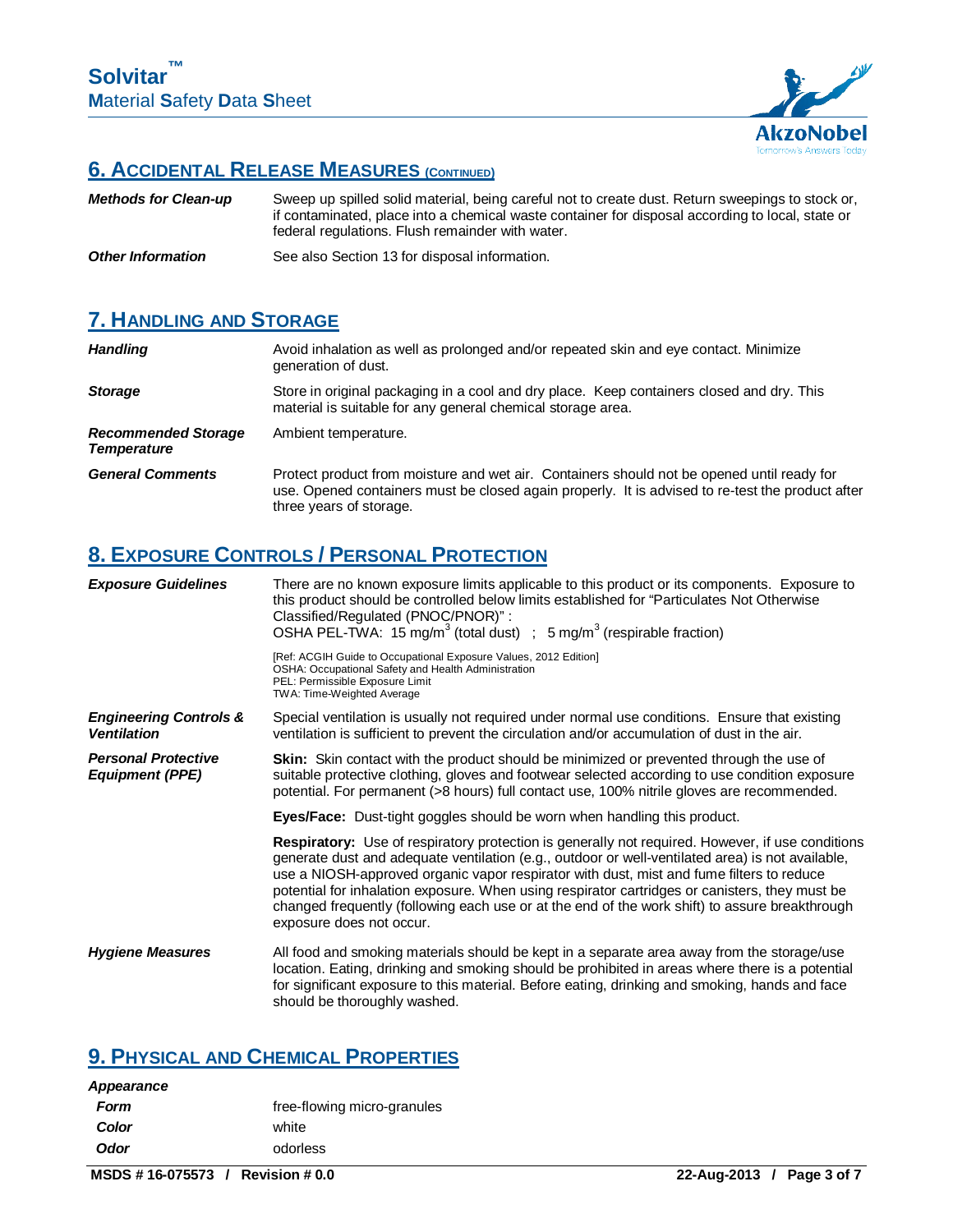

# **9. PHYSICAL AND CHEMICAL PROPERTIES (CONTINUED)**

| <b>Boiling Point</b>                              | not applicable                                               |
|---------------------------------------------------|--------------------------------------------------------------|
| <b>Bulk Density</b>                               | 600-800 kg/m <sup>3</sup> (untapped / poured)                |
| <b>Evaporation Rate</b><br>(Butyl Acetate=1)      | not determined                                               |
| <b>Melting Point</b>                              | decomposes prior to melting                                  |
| <b>Odor Threshold</b>                             | not determined                                               |
| рH                                                | $6.5 - 7.5$ (1% solution)                                    |
| <b>Partition Coefficient</b><br>(n-octanol/water) | Log $P_{ow}$ < 0                                             |
| Solubility in water                               | ~ 800 g/L (at 20°C / 68°F) ; > 1500 g/L (at 80°C / 176°F)    |
| <b>Solubility in other</b><br>solvents            | practically insoluble in alcohol                             |
| <b>Specific Gravity</b>                           | not determined                                               |
| Vapor Density $(Air = 1)$                         | not determined                                               |
| <b>Vapor Pressure</b>                             | not applicable                                               |
| <b>Viscosity</b>                                  | not determined                                               |
| <b>Volatiles</b> (% by weight)                    | not determined                                               |
| <b>Other</b>                                      | none known                                                   |
| <b>Flammability</b>                               | not flammable or combustible                                 |
| Flash Point (Method)                              | not applicable                                               |
| <b>Upper Flammable Limit</b><br>(% by volume)     | not applicable                                               |
| <b>Lower Flammable Limit</b><br>(% by volume)     | not applicable                                               |
| <b>Lower Explosion Limit</b>                      | $\geq$ 40 g/m <sup>3</sup>                                   |
| <b>Auto-Ignition</b><br><b>Temperature</b>        | >200°C (> 392°F) / glowing temperature of 5 mm product layer |
| <:less than<br>$>$ : greater than                 | $\geq$ : greater than or equal to<br>$\sim$ : approximately  |

### **10. STABILITY AND REACTIVITY**

| <b>Chemical Stability</b>                           | This product is stable under recommended storage and handling conditions (see section 7). It<br>is not self-reactive and is not sensitive to physical impact. |
|-----------------------------------------------------|---------------------------------------------------------------------------------------------------------------------------------------------------------------|
| <b>Conditions to Avoid</b>                          | Avoid prolonged storage at elevated temperatures. Product layer on hot surface might cause<br>glowing or autoignition.                                        |
| <b>Incompatible Materials</b>                       | This product is incompatible with strong oxidizers.                                                                                                           |
| <b>Hazardous</b><br><b>Decomposition Products</b>   | Thermal decomposition products may release toxic and/or hazardous fumes and gases,<br>including nitrogen oxides and carbon oxides.                            |
| <b>Possibility of Hazardous</b><br><b>Reactions</b> | Hazardous polymerization is not expected to occur under normal temperatures and pressures.                                                                    |

### **11. TOXICOLOGICAL INFORMATION**

| <b>General Information</b>                            | There is no experimental toxicological data on the product as such (Calcium-disodium EDTA).<br>From structurally related products, the following may be expected:                         |  |
|-------------------------------------------------------|-------------------------------------------------------------------------------------------------------------------------------------------------------------------------------------------|--|
| <b>Acute Toxicity</b><br>(Oral / Dermal / Inhalation) | <b>Ferric-sodium EDTA complex</b><br>Oral $LD_{50} > 2000$ mg/kg (rat) for a 10% solution.<br>Dermal $LD_{50} > 2000$ mg/kg.<br>Inhalation $LC_{50} > 2.75$ mg/L (4-hr exposure in rats). |  |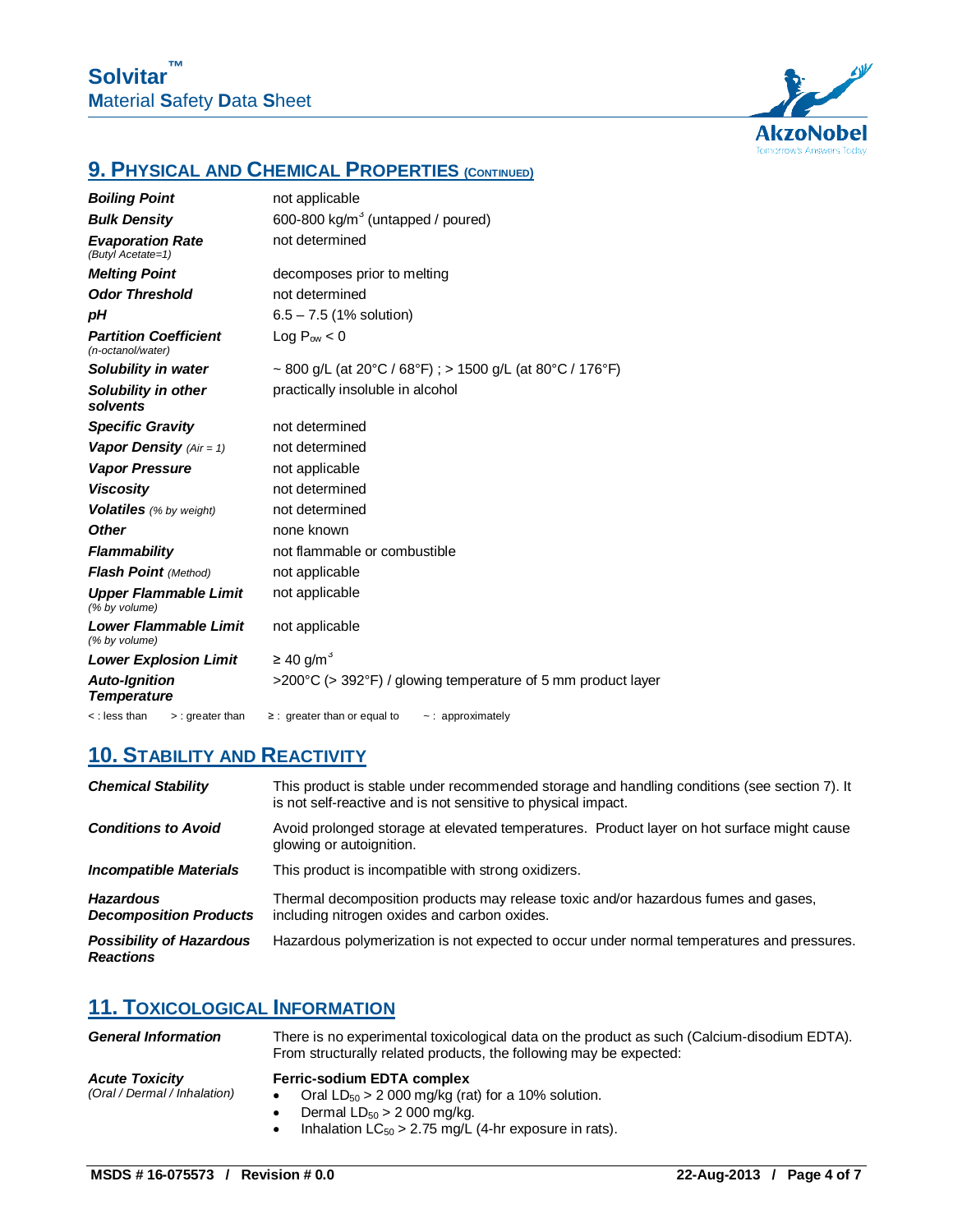

## **11. TOXICOLOGICAL INFORMATION (CONTINUED)**

| <b>Irritation</b><br>(Skin / Eyes / Respiratory)        | It is not considered to be irritating to skin based on tests with structurally related products.<br>This product may be minimally irritating to eyes based on tests with similar products.<br>Inhalation of dust may cause discomfort and/or irritation of the respiratory system. |
|---------------------------------------------------------|------------------------------------------------------------------------------------------------------------------------------------------------------------------------------------------------------------------------------------------------------------------------------------|
| <b>Chronic Toxicity</b><br>(Oral / Dermal / Inhalation) | Ferric-sodium EDTA showed no adverse effects in various chronic ingestion toxicity tests in<br>rats and dogs, with test duration ranging from 31 days to 2 years. NOAEL $\geq$ 84 mg/kg.                                                                                           |
| <b>Sensitization</b>                                    | Ferric-sodium EDTA is not sensitizing (per OECD 429).                                                                                                                                                                                                                              |
| <b>Carcinogenicity</b>                                  | IARC, NTP, ACGIH and OSHA do not list this material as a carcinogen or suspect carcinogen.                                                                                                                                                                                         |
| <b>Mutagenicity</b>                                     | Ferric-sodium EDTA was not genotoxic in the Ames Test and the Micronucleus Test (per<br>OECD 471 & 487).                                                                                                                                                                           |
| Teratogenicity /<br><b>Reproductive Toxicity</b>        | NOAEL (for reproduction) = 500 mg/kg (extended OECD 422) based on "read-across" test data<br>with Manganese-disodium EDTA.                                                                                                                                                         |
| <b>Neurotoxicity</b>                                    | NOAEL $\geq$ 1500 mg/kg (extended OECD 422) based on "read-across" test data with<br>Manganese-disodium EDTA.                                                                                                                                                                      |
| <b>Target Organs</b>                                    | Eyes                                                                                                                                                                                                                                                                               |

## **12. ECOLOGICAL INFORMATION**

| Ecotoxicity              | Calcium-disodium EDTA<br>35-Day NOEC (zebra fish) = $28.9$ mg/L.                                                                                                                                                                                                                                                         |
|--------------------------|--------------------------------------------------------------------------------------------------------------------------------------------------------------------------------------------------------------------------------------------------------------------------------------------------------------------------|
|                          | <b>Related Product: Ferric-sodium EDTA</b><br>Fish (rainbow trout): 96-h $LC_{50} > 100$ mg/L<br>Daphnia magna: 48-h $EC_{50} = 100.9$ mg/L; 21-day NOEC = 31 mg/L<br>Algae (pseudokirchnerella subcapita): $72-h$ NOEC = 69.9 mg/L<br>Bacteria: 3-h NOEC = $640 \text{ mg/L}$                                           |
| <b>Biodegradation</b>    | EDTA (acid form) and its salts are not readily biodegradable. Under special conditions like<br>adaptation or slightly alkaline pH, which is realistic under environmental surface water<br>conditions, the biodegradability of EDTA is considered enhanced and, as such, EDTA is<br>considered ultimately biodegradable. |
| <b>Chemical Fate</b>     | The substance is not expected to enter the atmosphere significantly due to its high water<br>solubility.                                                                                                                                                                                                                 |
| <b>Bioaccumulation</b>   | Bioaccumulation is not expected due to the substance's high water solubility [Log $K_{\text{ow}}$ < 3].                                                                                                                                                                                                                  |
| <b>Other Information</b> | None available.                                                                                                                                                                                                                                                                                                          |

### **13. DISPOSAL CONSIDERATIONS**

| <b>Waste Disposal</b>     | In its unused condition, this product is not considered to be a RCRA-defined hazardous waste<br>by characteristics or listings. It is the responsibility of the waste generator to evaluate whether<br>his wastes are hazardous by characteristic or listing. Dispose in accordance with all local, state<br>and federal regulations. NOTE – State and local regulations may be more stringent than<br>federal regulations. |
|---------------------------|-----------------------------------------------------------------------------------------------------------------------------------------------------------------------------------------------------------------------------------------------------------------------------------------------------------------------------------------------------------------------------------------------------------------------------|
| <b>Container Disposal</b> | Containers should be cleaned of residual product before disposal or return. Since emptied<br>containers retain product residue, follow label warnings even after container is emptied. Empty<br>containers should be disposed of or shipped in accordance with all applicable laws and<br>regulations.                                                                                                                      |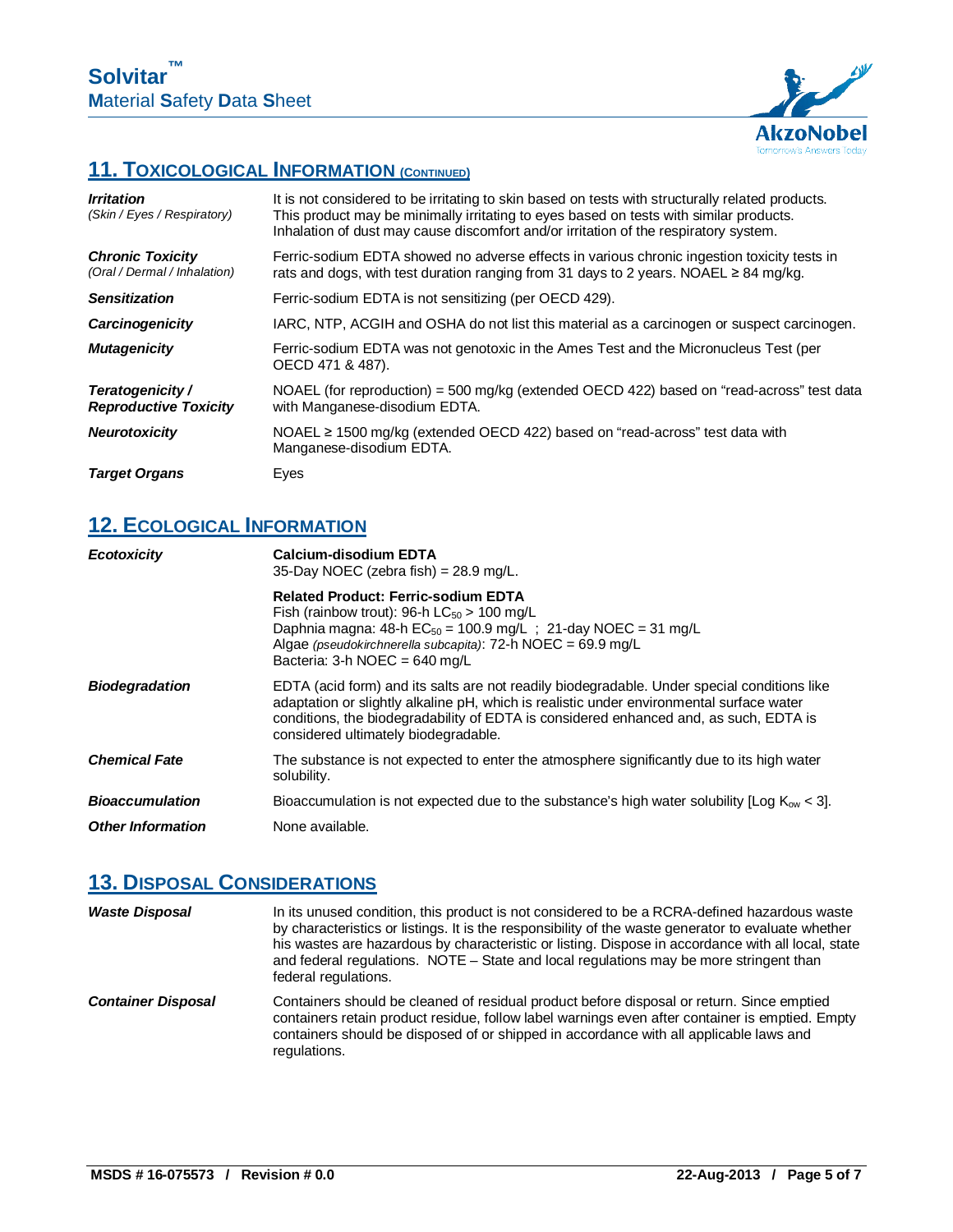

## **14. TRANSPORT INFORMATION**

| <b>Shipping Information</b>                       | Not regulated for transport |
|---------------------------------------------------|-----------------------------|
| <b>Emergency Response</b><br>Guidebook (2012 ERG) | Not applicable              |

*Environmentally Hazardous Substances*  [49 CFR 172.101, Appendix A]

None

## **15. REGULATORY INFORMATION**

| <b>National Chemical</b><br><i><u><b>Inventories</b></u></i> | NOTE: For inventory reporting purposes, listing of the anhydrous Calcium disodium EDTA under CAS #<br>62-33-9 covers all hydrated forms of this product such as the commercially available dihydrate substance<br>$(CAS # 23411-34-9)$ .                                 |  |  |
|--------------------------------------------------------------|--------------------------------------------------------------------------------------------------------------------------------------------------------------------------------------------------------------------------------------------------------------------------|--|--|
| USA (TSCA)                                                   | All components are on the TSCA Inventory.                                                                                                                                                                                                                                |  |  |
| Canada (DSL/NDSL)                                            | All components are on the DSL Inventory.                                                                                                                                                                                                                                 |  |  |
| <b>EU (EINECS)</b>                                           | All components are on the EINECS / ELINCS Inventory.                                                                                                                                                                                                                     |  |  |
| Australia (AICS)                                             | All components are on the AICS Inventory.                                                                                                                                                                                                                                |  |  |
| China (IECSC)                                                | All components are on the IECSC Inventory.                                                                                                                                                                                                                               |  |  |
| Japan (ENCS)                                                 | All components are on the ENCS Inventory.                                                                                                                                                                                                                                |  |  |
| Korea (KECI)                                                 | All components are on the KECI Inventory.                                                                                                                                                                                                                                |  |  |
| <b>New Zealand (NZIoC)</b>                                   | All components are on the NZIoC Inventory.                                                                                                                                                                                                                               |  |  |
| <b>Philippines (PICCS)</b>                                   | All components are on the PICCS Inventory.                                                                                                                                                                                                                               |  |  |
| <b>Regulatory Lists</b>                                      |                                                                                                                                                                                                                                                                          |  |  |
| SARA (USA)                                                   | Contains no substance reportable under SARA (302 & 313).                                                                                                                                                                                                                 |  |  |
| CA PROP 65 (USA)                                             | Contains no substance known to the State of California to cause cancer, birth defect or other<br>reproductive harm.                                                                                                                                                      |  |  |
| <b>CERCLA (USA)</b>                                          | Contains no substance at or above the reporting threshold under CERCLA.                                                                                                                                                                                                  |  |  |
| <b>US State Right-To-</b><br><b>Know (RTK)</b>               | Contains no substance at or above the reporting threshold under the various State R-T-K<br>regulations.                                                                                                                                                                  |  |  |
| <b>Canada SNAc List</b>                                      | This product does not contain any component regulated under the Significant New Activity<br>(SNAc) provisions of CEPA'99 from Environment Canada.                                                                                                                        |  |  |
| <b>CANADA – WHMIS</b>                                        | <b>Not controlled</b>                                                                                                                                                                                                                                                    |  |  |
| (Workplace Hazardous<br><b>Materials Information System)</b> | This product has been classified in accordance with the hazard criteria of the Controlled Products<br>Regulations (CPR) and the MSDS contains all the information required by the CPR.                                                                                   |  |  |
| <b>Other Regulatory</b><br><b>Information</b>                | The Cosmetic Ingredient Review (CIR) Expert Panel determined that EDTA and its salts are<br>safe as used in cosmetic formulations.                                                                                                                                       |  |  |
|                                                              | Contact AkzoNobel for additional information regarding the use and approval of Calcium<br>Disodium EDTA as an indirect food additive. This product is safe to use when added directly to<br>certain designated foods in accordance with FDA Regulations, 21CFR §172.120. |  |  |

### **16. OTHER INFORMATION**

| <b>HMIS Hazard Rating</b> |  | Health: 1 / Flammability: 1 / Physical Hazard: 0 / Other: none |                                                                                                                  |
|---------------------------|--|----------------------------------------------------------------|------------------------------------------------------------------------------------------------------------------|
|                           |  |                                                                | $[0 -$ Minimal / 1 - Slight / 2 - Moderate / 3 - High / 4 - Extreme / * - Chronic Health Hazard (see Section 11) |